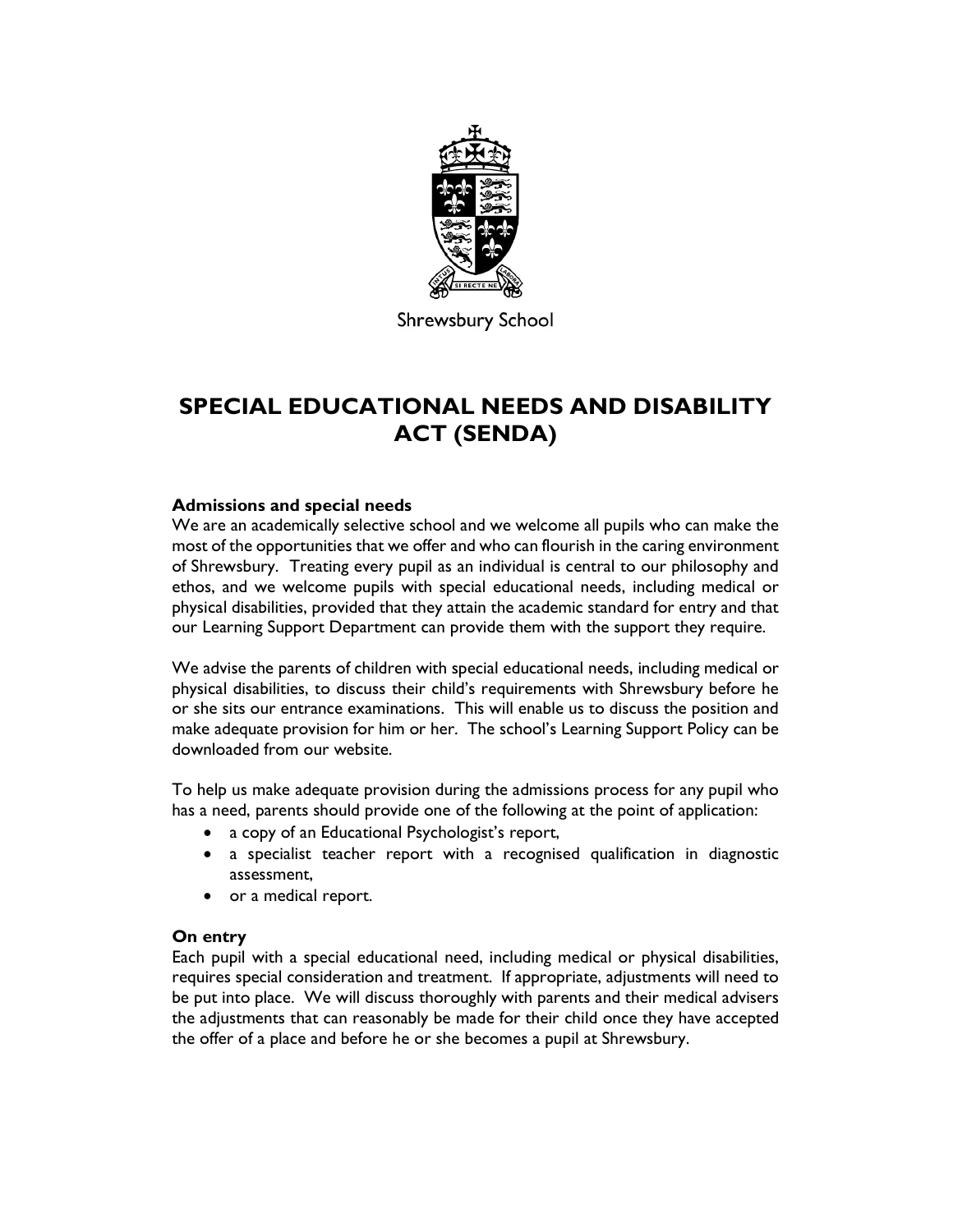Our Learning Support Department is staffed by fully qualified specialists. The work of the department is primarily geared to helping pupils whose academic progress is informed by a specific learning difficulty.

#### Learning support - monitoring and review

It is essential for pupils with identified or suspected learning difficulties to have been assessed by a specialist so that we can identify the areas requiring support. It is also essential that parents considering entering their child for Shrewsbury share fully with the school, any information they may have with regard to their child's identified or suspected learning difficulties.

As is made clear in our Learning Support Policy, we offer specialist, one-to-one lessons and support for learning outside the normal curriculum. We work closely with any pupil receiving such lessons, in order to help them overcome the barriers presented by their difficulties.

#### Other adjustments

We comply with the Joint Council for Qualifications (JCQ) for Adjustments for candidates with disabilities and learning difficulties. The Access Arrangements and Reasonable Adjustments regulation document is updated in August each year, by the JCQ. The Equality Act 2010 requires an awarding body to make reasonable adjustments where a candidate, who is disabled within the meaning of the Equality Act 2010, would be at a substantial disadvantage in comparison to someone who is not disabled. Reasonable adjustments include, but are not limited to extra time, typing, rest breaks, reader or scribe.

#### Physical accessibility

Parents and prospective parents of children with a physical disability can download from our website the school's Accessibility Plan. This shows the ways in which we have made our buildings progressively more accessible to disabled pupils, parents and visitors and what is planned in this regard over the coming period.

It is important that prospective parents of a physically disabled child should spend some time at Shrewsbury, in order to get a clear understanding of the scope and topography of the school site, and the nature and disposition of its historic buildings.

#### Medical support

Shrewsbury School has a fully staffed Medical Centre, which is open twenty-four hours a day during term-time, so that, in addition to the House Matron (of which is there is one in every House), qualified medical help can be summoned immediately. The school doctor holds surgery every weekday morning and he or a member of his practice is readily available. Members of the medical team are always happy to discuss with parents any concerns they may have about their child's health or the management of any medical condition.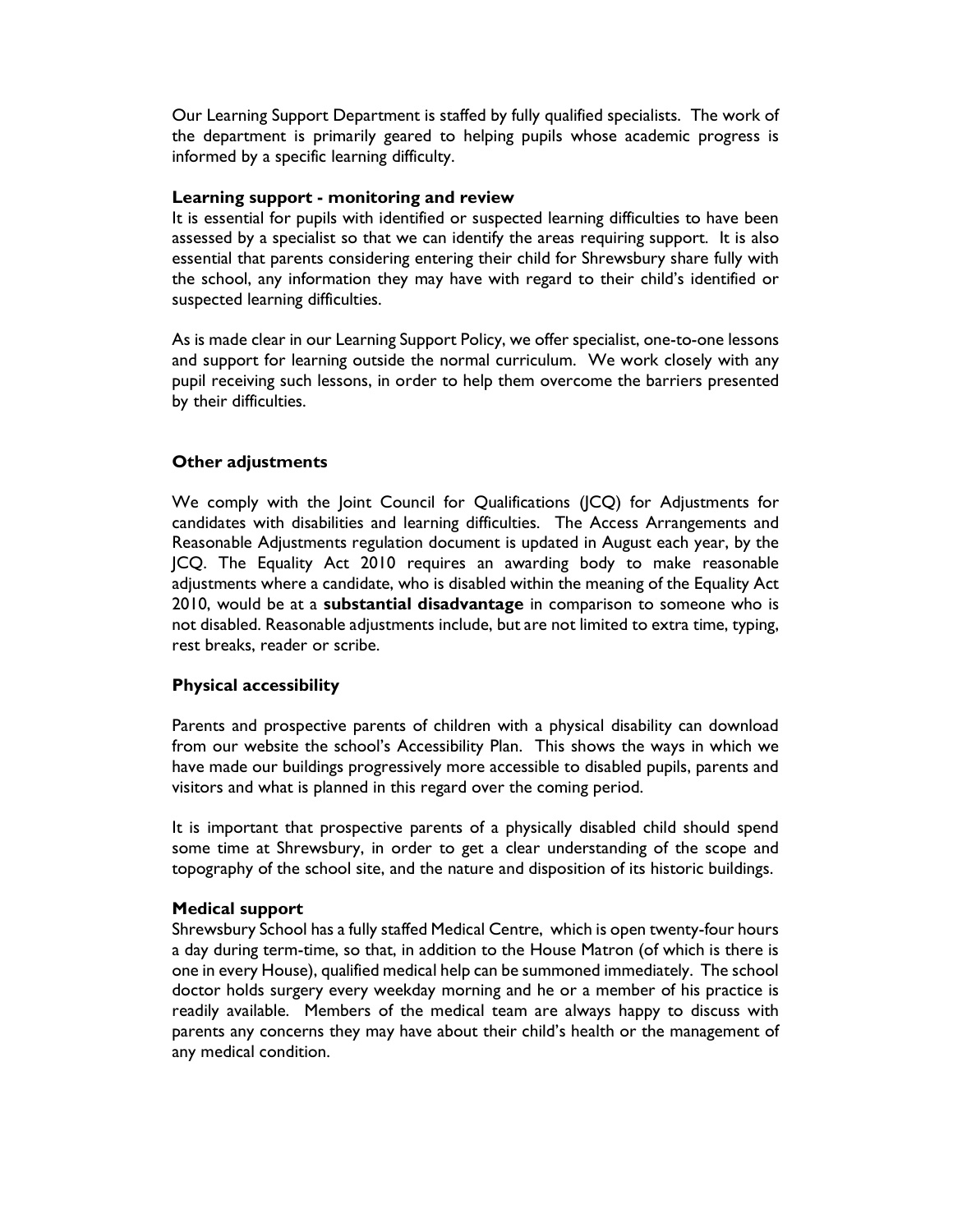### Staff training

Our teaching staff receive training on the learning needs of pupils with special educational needs and disabilities, and they are kept closely informed, by the head of Learning Support, of the needs of each individual pupil receiving specialist learning support, including any particular requirements with regard to the use and provision of written information, including enlarged script if deemed appropriate.

In addition, other staff, such as those in the catering department, are made fully aware of individual pupil conditions, such as food allergies.

All First Aiders receive basic training, including the use of epipens.

#### English as an additional language

In order to cope with the academic and social demands of Shrewsbury, it is important that pupils are competent English speakers. For those for whom English is not their first language and for whom extra tuition in the use of English would be helpful, we can offer specialist tuition in English as an additional language. The school's English as an Additional Language Policy can be downloaded from the website.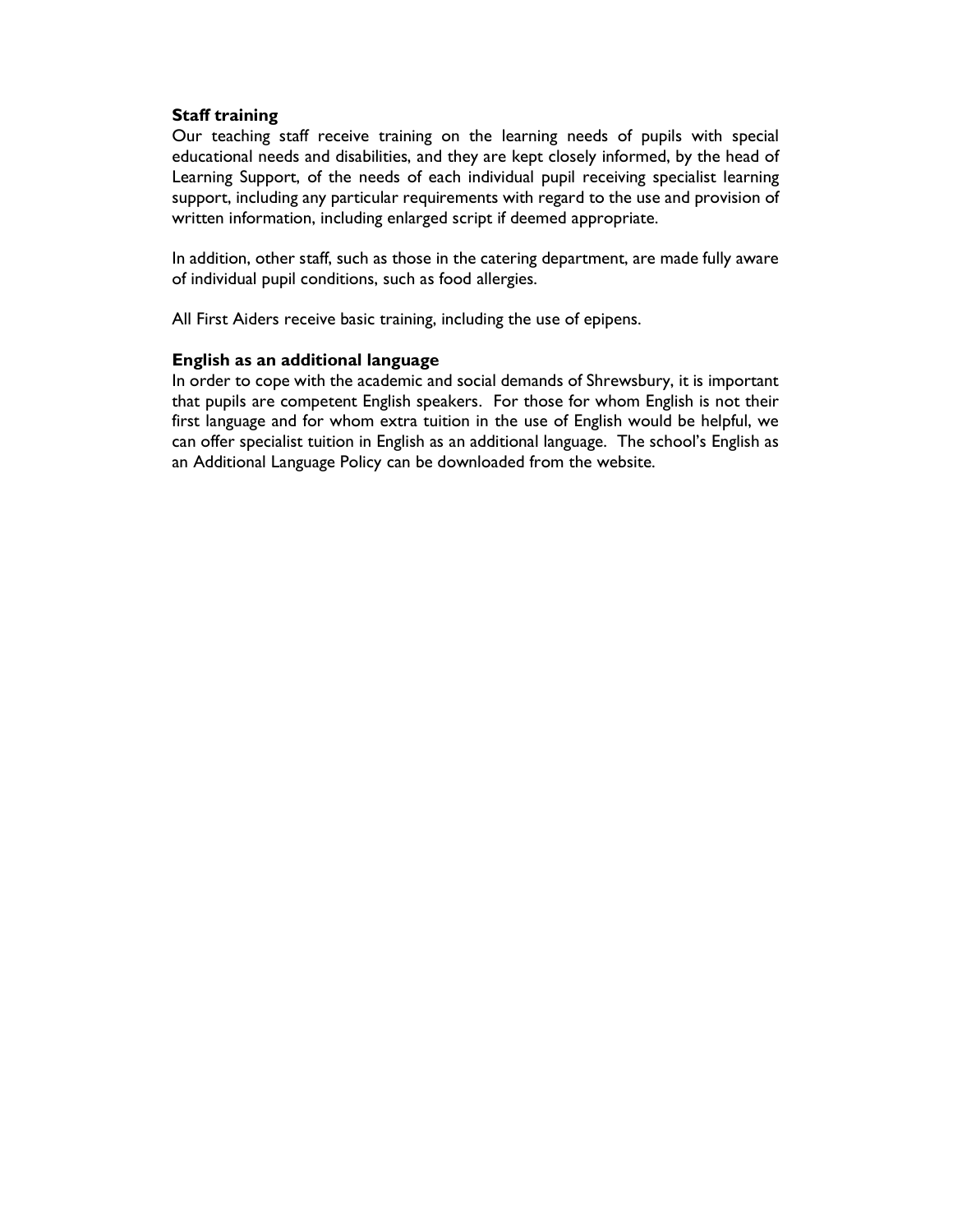# SHREWSBURY SCHOOL ACCESSIBILITY PLAN

## This document should be read in conjunction with our SENDA (Special Educational Needs and Disability Act) Policy

Albeit necessarily restricted by the topography of an extensive school site and the size and internal structure of historic buildings, it is our aim to ensure that any prospective pupil, who fulfils Shrewsbury's admissions requirements, is able to come to the school irrespective of personal disability or special educational need.

#### Access to the curriculum

Pupils with identified or suspected specific learning difficulties are supported by our specialist Learning Support team. Shrewsbury's Learning Support Policy can be downloaded from the website.

Most pre-sixth-form academic subjects are taught in sets of pupils of comparable ability, in order to enable each individual to progress at an appropriate pace and receive the right level of tuition.

Pupils for whom English is not their first language can receive specialist help with English as an Additional Language. Shrewsbury's English as an Additional Language Policy can be downloaded from the website.

Care is taken to attempt to locate on ground or first floors the lessons of pupils with physical conditions for whom climbing stairs may be difficult.

All pupils are welcomed into our sports, games and extra-curricular programmes, with special attention paid and allowance made to any who have any form of disability.

#### Physical access

Over the previous fifteen years, the following works were completed, among other more routine alterations to give access to the disabled:

- o Two new boarding houses for boarding and day girls, including lift, WC for the disabled, bedsit accommodation for disabled pupils, corridor widths to allow access for two wheelchairs side-by-side.
- o Two completely refurbished boys' boarding Houses, each including a bath and WC for the disabled and ground floor bedsit accommodation.
- o Wheelchair access into the school chapel, Oldham's Hall, the science faculty, Kingsland Hall and the Main School Building.
- $\circ$  WC installed (for the disabled) in the 18<sup>th</sup> century Main School Building.
- o New 25m six-lane swimming pool, including disabled access, WC for the disabled, deck-level pool entry and a hoist for disabled swimmers.
- o New sixth form common room, including WC for the disabled [and an access ramp constructed in 2016]